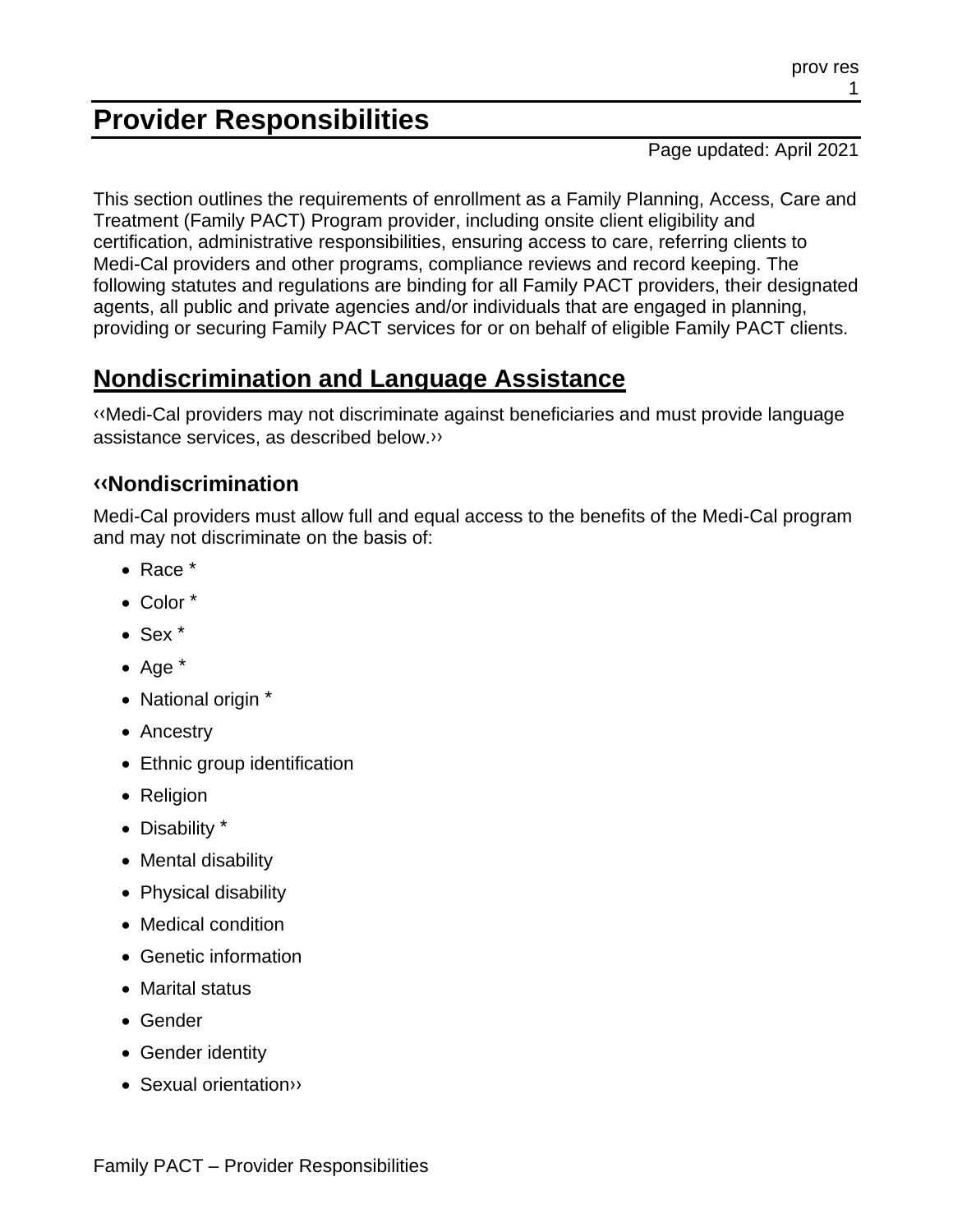### **[‹‹L](#page-15-0)anguage Assistance Under Federal Law**

Under the regulations implementing Section 1557, Medi-Cal providers must take reasonable steps to ensure limited English proficient (LEP) individuals have meaningful access to the health program or activity they provide. Language assistance services must be accurate, timely, and provided free of charge, and protect the privacy and independence of the LEP individual. These language assistance services may include interpretation (oral language assistance) and written translation of written content in paper or electronic form. (45 CFR Sec. 92.101.)

### **Language Assistance Under State Law for Managed Care Plans**

In addition to federal requirements, under W&I Code Section 14029.91, a managed care plan contracted with DHCS to provide Medi-Cal services must provide language assistance services to LEP beneficiaries who are mandatorily enrolled in managed care as follows:

- Oral interpretation services must be provided in any language on a 24-hour basis at key points of contact.
- Translation services must be provided to the language groups identified by DHCS (See DHCS APL 20-015, 17-011, and any subsequent APLs).

A managed care plan must notify beneficiaries of the availability of language assistance services, including oral interpretation and translated written materials, free of charge and in a timely manner, when those services are necessary to provide meaningful access to health care programs or activities to LEP beneficiaries. (W&I Code Sections 14029.91, 14727.)

### **Requirement Resources**

For more information about the application and requirements of W&I Code 14029.91 and the rule implementing Section 1557, providers should contact their representative professional organizations. They may also visit the HHS Section 1557 web page to find more information on Section 1557 (*www.hhs.gov/civil-rights/for-individuals/section-1557/index.html*)[.››](#page-15-1)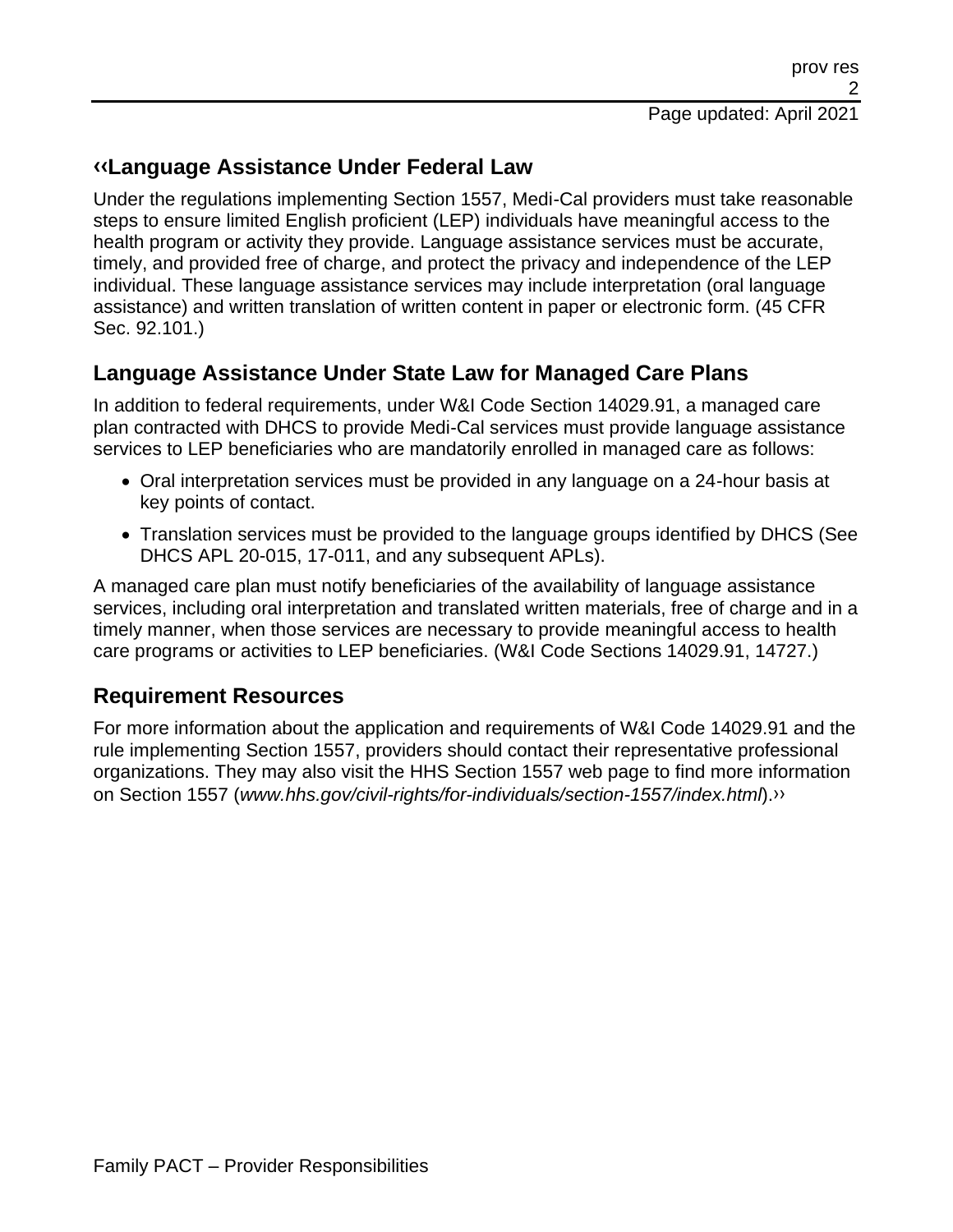# **[‹‹C](#page-15-0)ontact Information for Claims of Discrimination**

In the event that a Family PACT client makes a claim that a health care provider has failed to provide covered Family PACT services or unlawfully discriminated in another way on the basis of sex, race, color, religion, ancestry, national origin, ethnic group identification, age, mental disability, physical disability, medical condition, genetic information, marital status, gender, gender identity, or sexual orientation, the health care provider must refer the Family PACT client to its representative designated to coordinate compliance with nondiscrimination requirements, or to handle grievances generally, and to DHCS' Office of Civil Rights by phone, in writing or electronically[:››](#page-15-1)

By phone: Call (916) 440-7370. If clients cannot speak or hear well, call 711 (Telecommunications Relay Service).

In writing: Fill out a complaint form or send a letter to:

Office of Civil Rights Department of Health Care Services P.O. Box 997413, MS 0009 Sacramento, CA 95899-7413 Email: CivilRights@dhcs.ca.gov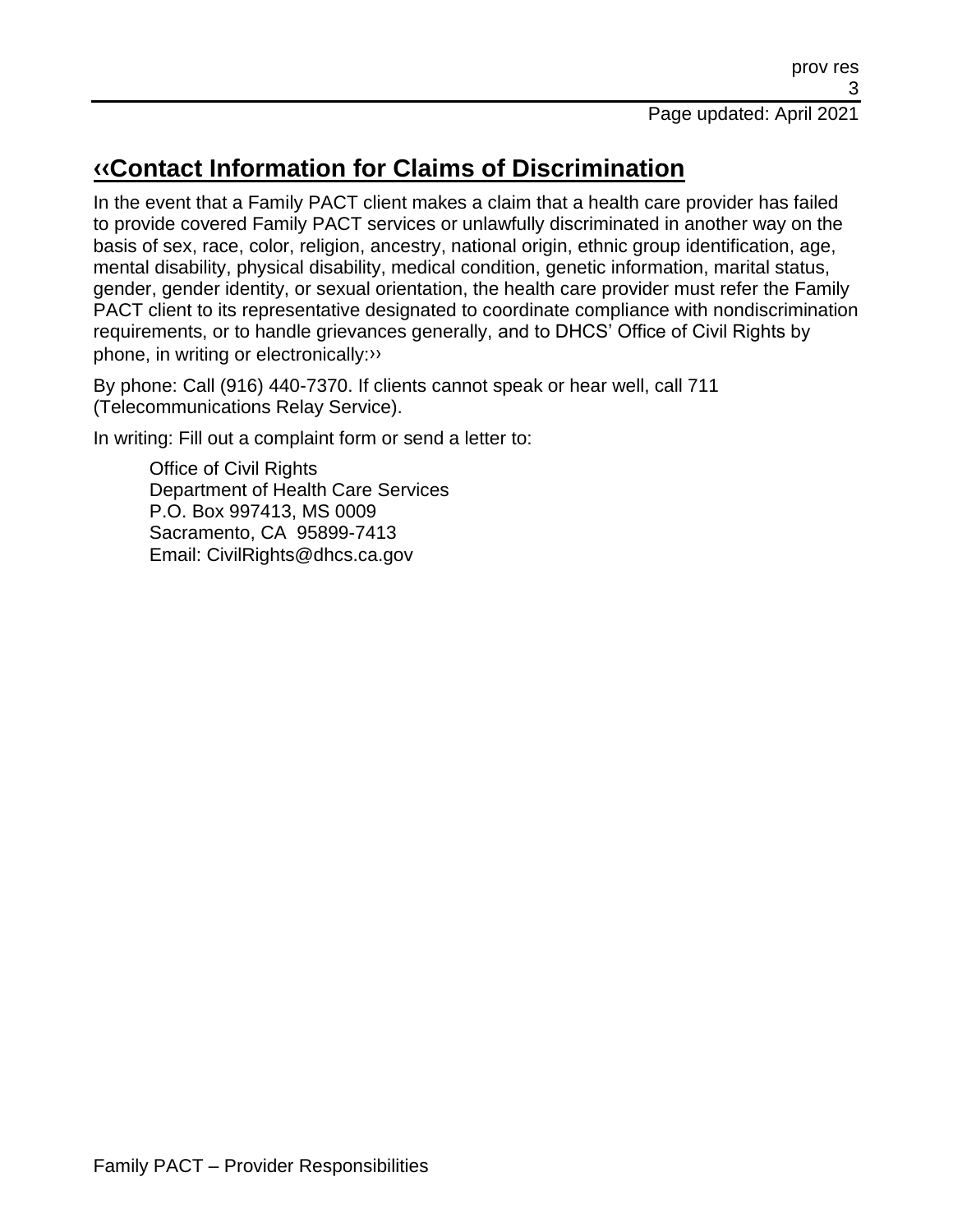Complaint forms are available on the DHCS website (*www.dhcs.ca.gov*).

Electronically: Send an email to *CivilRights@dhcs.ca.gov*.

In the event that a Family PACT client makes a claim that a health care provider unlawfully discriminated on the basis of race, color, national origin, age, disability or sex, the health care provider must also refer the Family PACT client to the U.S. Department of Health and Human Services, Office of Civil Rights by phone, in writing or electronically:

By phone: Call 1-800-368-1019. If clients cannot speak or hear well, call TTY/TDD at 1-800-537-7697.

In writing: Fill out a complaint form or send a letter to:

U.S. Department of Health and Human Services 200 Independence Avenue, SW Room 509F, HHH Building Washington, D.C. 20201-0004

[‹‹C](#page-15-0)omplaint forms are available on the HHS website (*www.hhs.gov/ocr/office/file/index.html)*.

Electronically: Visit the Office for Civil Rights Complaint Portal at (*ocrportal.hhs.gov/ocr/portal/lobby.jsf*)[.››](#page-15-1)

# **Responsibility for Client Eligibility Determination and Certification**

The Family PACT Program requires a formal onsite client application, eligibility determination and enrollment process before a client receives services. The Family PACT provider must:

- Be responsible for determining the initial and continuing eligibility of each family planning client, based on the client's completion of the *Health Access Programs Family PACT Program Client Eligibility Certification* (CEC) form (DHCS 4461 or DHCS 4461 SP), which includes the client's self-declaration of family size, income and health care coverage. Providers must not ask clients for proof of family size, income or California residency.
- Eligible clients are women and men with a medical necessity for family planning services and must be residents of California with incomes at or below 200 percent of the federal poverty guidelines, with no other source of family planning health care coverage, except as specified in "Eligible Clients with Other Health Coverage (OHC)" in the *Client Eligibility* section in this manual.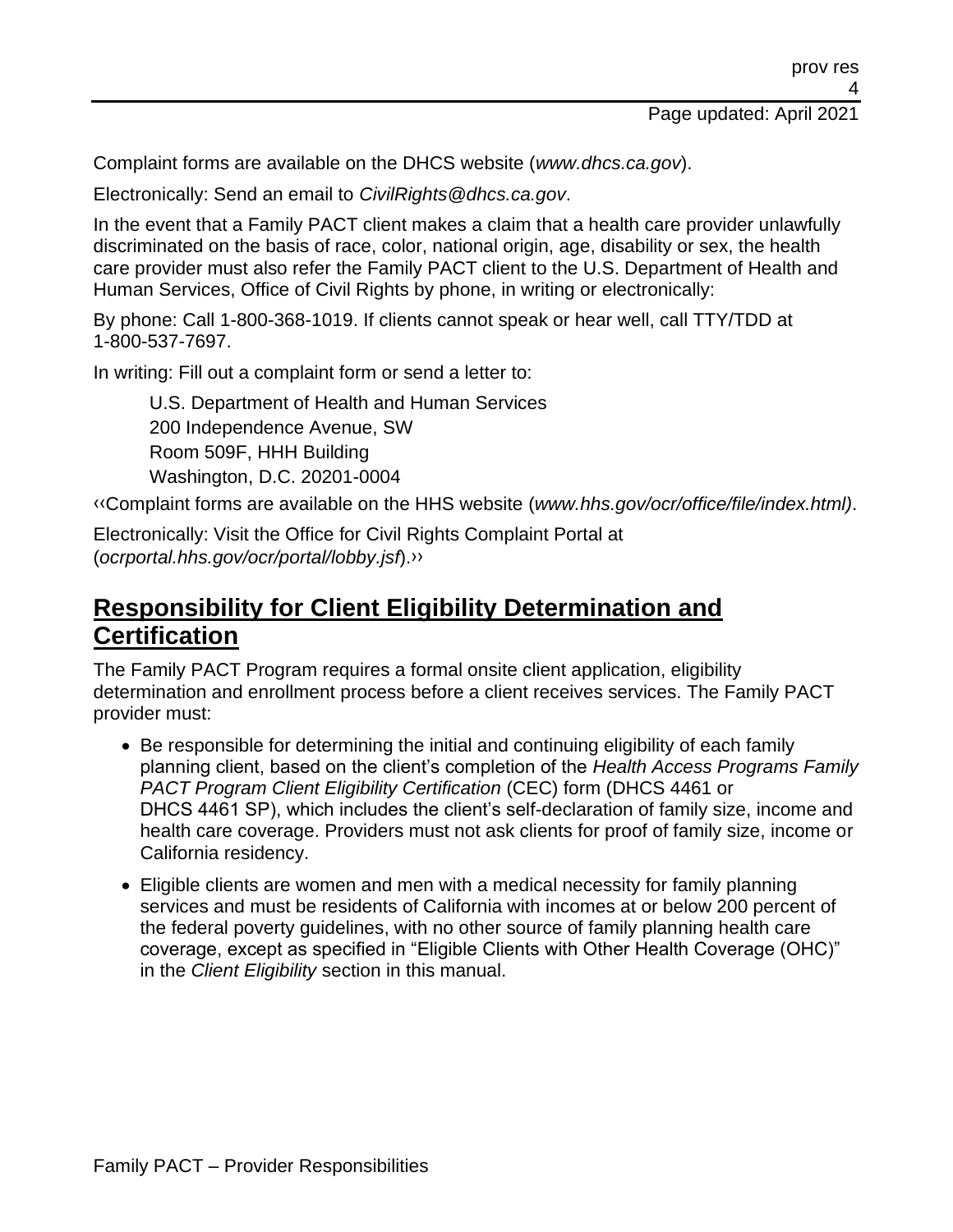- The CEC forms are available on the DHCS website on the Office of Family Planning Forms web page or the Family PACT website on the Forms web page under the Resources tab.
- Clients must independently complete the CEC form (DHCS 4461) and *Retroactive Eligibility Certification* (REC) form (DHCS 4001), if applicable. Providers may not complete the forms on behalf of the client. The CEC form (DHCS 4461) or REC form (DHCS 4001) must not be prepopulated by the provider. Clients may ask questions for clarifications purpose only. The provider should assess if the client understands the form and that all questions have been answered appropriately. Clients must complete all fields of the CEC form (DHCS 4461) and REC form (DHCS 4001). If the client does not have an income, it should be noted as a "zero" or a "0" on the CEC form (DHCS 4461) and REC form (DHCS 4001).
- Request the client's Social Security Number (SSN). The client's SSN is a required field on the CEC form (DHCS 4461). If the client does not have or provide the SSN, the client's stated reason that it is not available must be noted on the CEC form (DHCS 4461) in the "Social security number" box. The inability of the client to provide the SSN shall not deny client access to family planning services if all other eligibility criteria are met.
- Per *Welfare and Institutions Code* (W&I Code), Section 24005(u), providers or the enrolling entity shall make available to all applicants, prior to or concurrent with enrollment, information on the manner in which to apply for insurance affordability programs. This includes, but is not limited to, the Family PACT provider providing a paper copy of the single application for Covered California or Medi-Cal coverage upon the client's request. Family PACT providers are not required to provide applicants with assistance in completing the single form application. If the applicant requests assistance, providers may direct them to:
	- Online: (*www.coveredca.com*)
	- Phone: 1-800-300-1506 (TTY 1-888-889-4500)
	- Covered California Customer Service Center
	- In person: A listing of trained Certified Enrollment Counselors, Certified Insurance Agents and local county social services offices can be found at *www.coveredca.com* or by calling 1-800-300-1506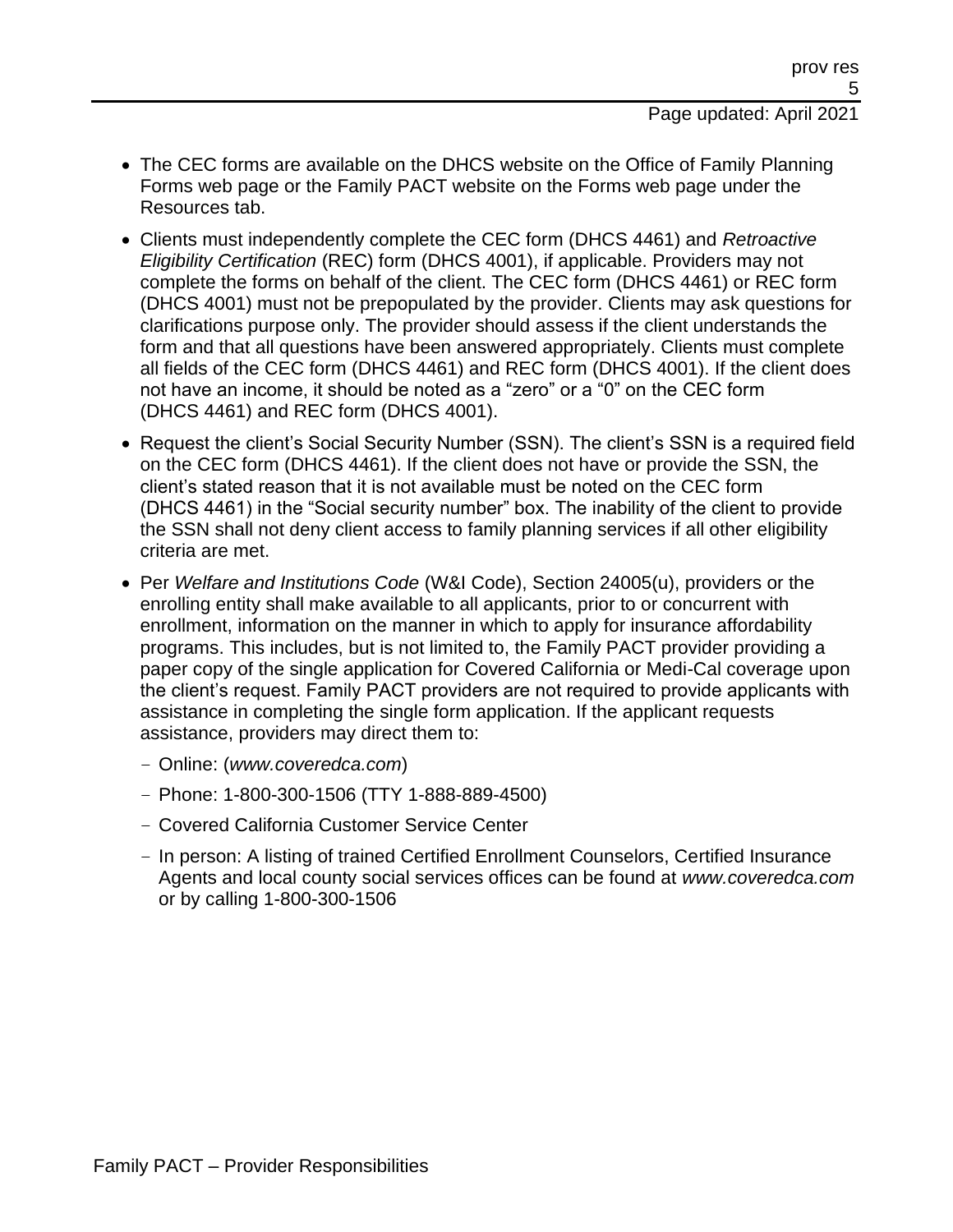#### Page updated: April 2021

- Be accountable for eligibility determination, according to the administrative practices defined by the program and within this manual.
- Issue a Health Access Programs (HAP) card to the client, upon determination of client eligibility. Failure to comply may jeopardize provider participation in the program.
- Confirm eligibility status at each subsequent visit. For more information, refer to the *Client Eligibility* section in this manual.
- Comply with the fair hearing decisions of the Office of Family Planning (OFP) or the director of DHCS. If an applicant is ineligible for any of the above reasons, the provider must give the applicant a copy of the *Fair Hearing Rights* located on the backside of the CEC form (DHCS 4461).
- Inform the client of the limited scope of services available under the program.
- Not request a donation or other amounts in conjunction with the provision of family planning services. If a non-profit agency customarily asks for donations, it must be done in such a way that it is made to all clients in the same manner and is not associated in any way with the client eligibility and activation process, or with the delivery of services to Family PACT clients.
- Agree not to charge clients for enrollment in the Family PACT Program, or for rendering services that are benefits of the program, including laboratory and pharmaceutical services.
- Agree not to charge clients for the exchange or transfer of medical record information.

In accordance with *Family PACT Standards*, all services must be provided to eligible clients without regard to gender, sexual orientation, age (excluding sterilization), race, marital status, parity or disability. Services must be rendered at the enrolled location only. For more information, refer to the *Program Standards* section in this manual.

## **Administrative Responsibilities**

The Family PACT Program provider must:

• Be responsible for the training of eligibility determination personnel with regard to the administrative practices and procedures outlined in this manual and for providing continuing training and updates as needed.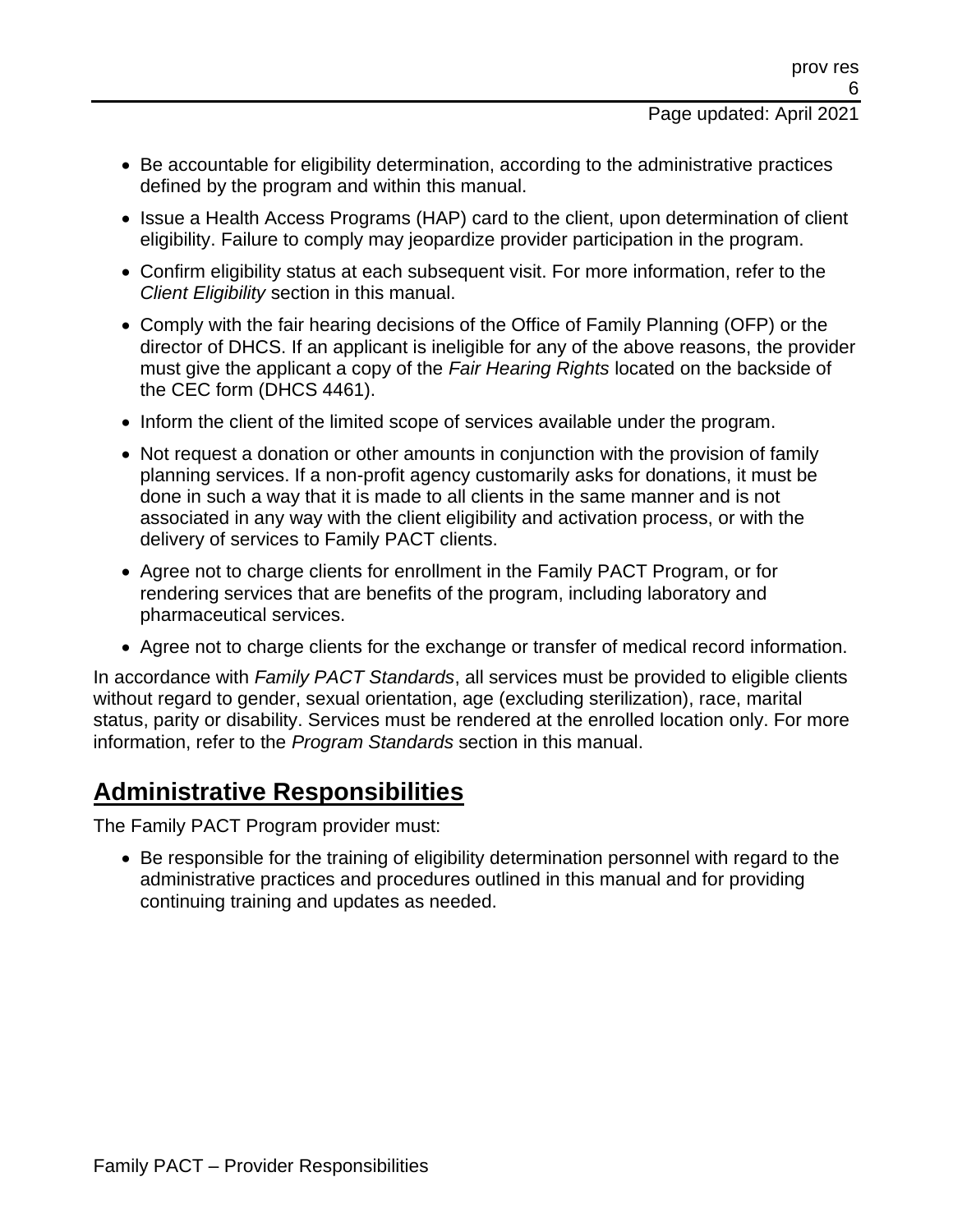- At a minimum, recertify every three years or as directed by DHCS. Family PACT enrolled providers will have 90 days from the date of DHCS request to submit a fully completed application for recertification. Failure to timely submit a completed application will result in the provider being disenrolled as a Family PACT provider.
- Complete required training(s) as determined by DHCS to remain in compliance with program policies.
- Furnish information or copies of records and documentation requested by DHCS.

A Family PACT provider is prohibited from exchanging and/or offering to exchange, anything of value, in an effort to induce (or reward) the referral of, or application to, the Family PACT Program. Failure to adhere to this policy will result in disenrollment from Family PACT.

# **Scope of Services**

Only licensed personnel with family planning skills, knowledge and competency may provide the full range of family planning medical services covered under Family PACT per W&I Code, Section 24005(b). Clinical providers electing to participate in the Family PACT Program shall provide the full scope of family planning, education, counseling and medical services specified by Family PACT, either directly or by referral, consistent with the *Family PACT Standards* issued by the Department per W&I Code, Section 24005(c). At a minimum, long-acting reversible contraception (LARC) shall be provided onsite.

## **Consent of Parents or Others Not Required**

The provision of family planning services does not require the consent of anyone other than the person who is to receive services. Minors may apply for family planning services on the basis of their need for services, without parental consent (*California Family Code*, Section 6925. subd. [a]; W&I Code, Section 24003 subd. [b], except as otherwise provided by law). In determining eligibility for minors, the state will exclude parental income.

# **HIPAA Requirements and Notice of Privacy Practices**

All Family PACT providers are required to comply with the Health Insurance Portability and Accountability Act (HIPAA) with regards to client confidentiality and providing clients with a *Notice of Privacy Practices* annually at the time of service. The notice may be downloaded from the "Privacy Office" web page of the DHCS website (*www.dhcs.ca.gov*).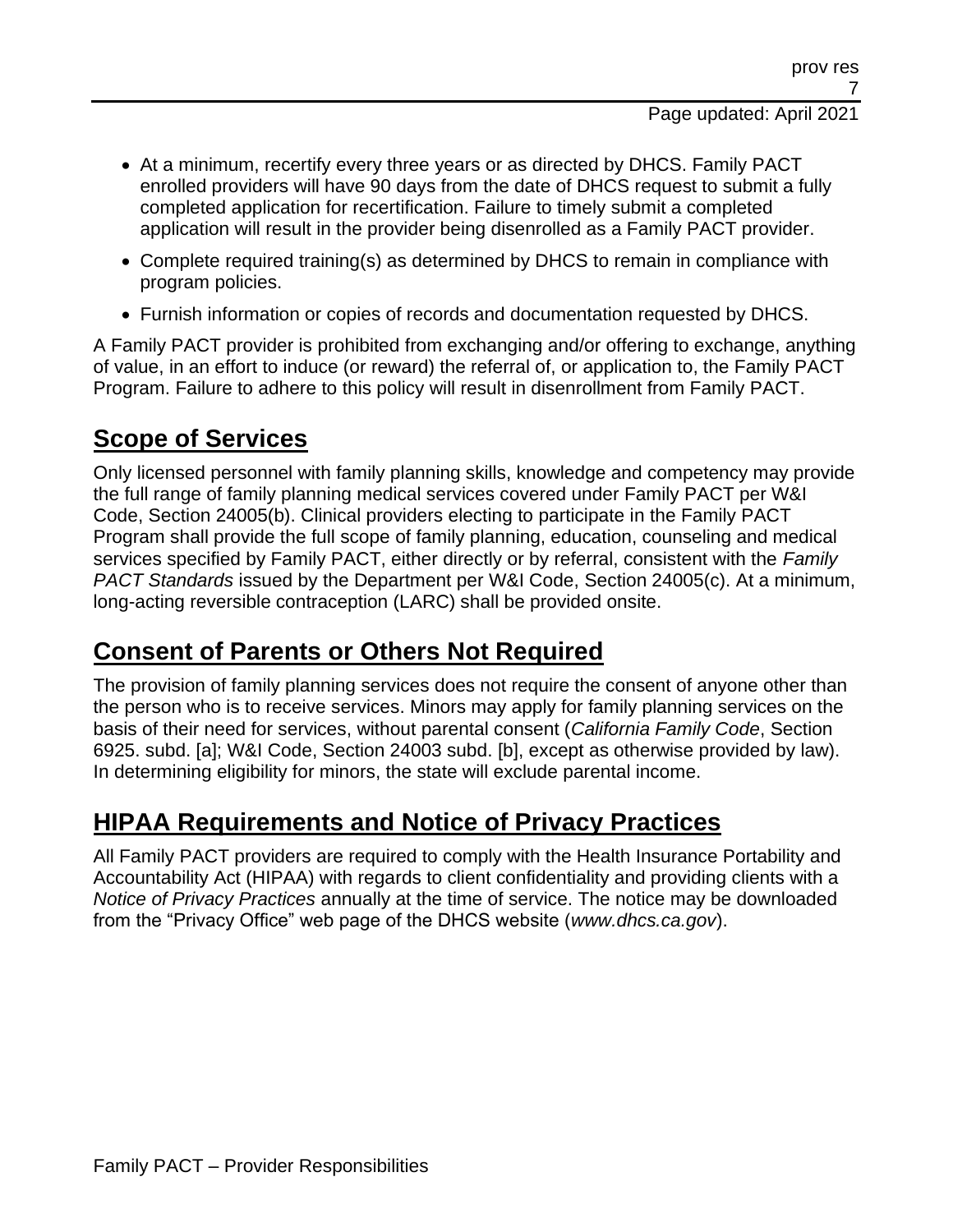#### Page updated: April 2021

Providers are required to provide the notice upon completion of a CEC form (DHCS 4461) and upon annual recertification. Providers must document in the client's medical record, with the date, that the client either received a copy of the *Notice of Privacy Practices* or was offered a copy and declined. It must be posted in a clear and prominent location where it is reasonable to expect individuals seeking services from the health provider will be able to read it. To ensure confidentiality, do not mail the notice to Family PACT clients, but give it to them in person when they are present for services. General information about HIPAA Privacy Protection may be found at the Privacy Office website (*http://www.dhcs.ca.gov/formsandpubs/laws/priv/Pages/default.aspx*).

# **Access to Care**

The Family PACT provider is responsible for client access to Family PACT Program services in accordance with the requirements of the *Family PACT Standards*. Enrolled Family PACT providers agree to make available to eligible clients the scope of comprehensive family planning and family planning-related services, consistent with the *Family PACT Standards*, either directly or by referral. Clients must only be referred to enrolled Family PACT providers or Medi-Cal providers.

## **Collaboration Encouraged**

Enrolled Family PACT providers have the responsibility to ensure client access to services and are encouraged to collaborate with other providers, such as laboratory, pharmacy and primary care providers. Ensuring that other providers participating in client care have information about the Family PACT Program will facilitate clients' access and care.

# **Family Pact Referrals**

## **Family Pact Referrals**

Medi-Cal providers who are not enrolled in the Family PACT Program may render Family PACT services only when the client is referred by an enrolled Family PACT provider. Family PACT providers may refer clients to Medi-Cal laboratory, pharmacy, radiology and anesthesiology providers for covered services. Referrals may be made to Medi-Cal consulting clinicians when a covered procedure is outside the technical skill of the Family PACT provider or when there is insufficient volume to ensure and maintain a high skill level of the Family PACT provider.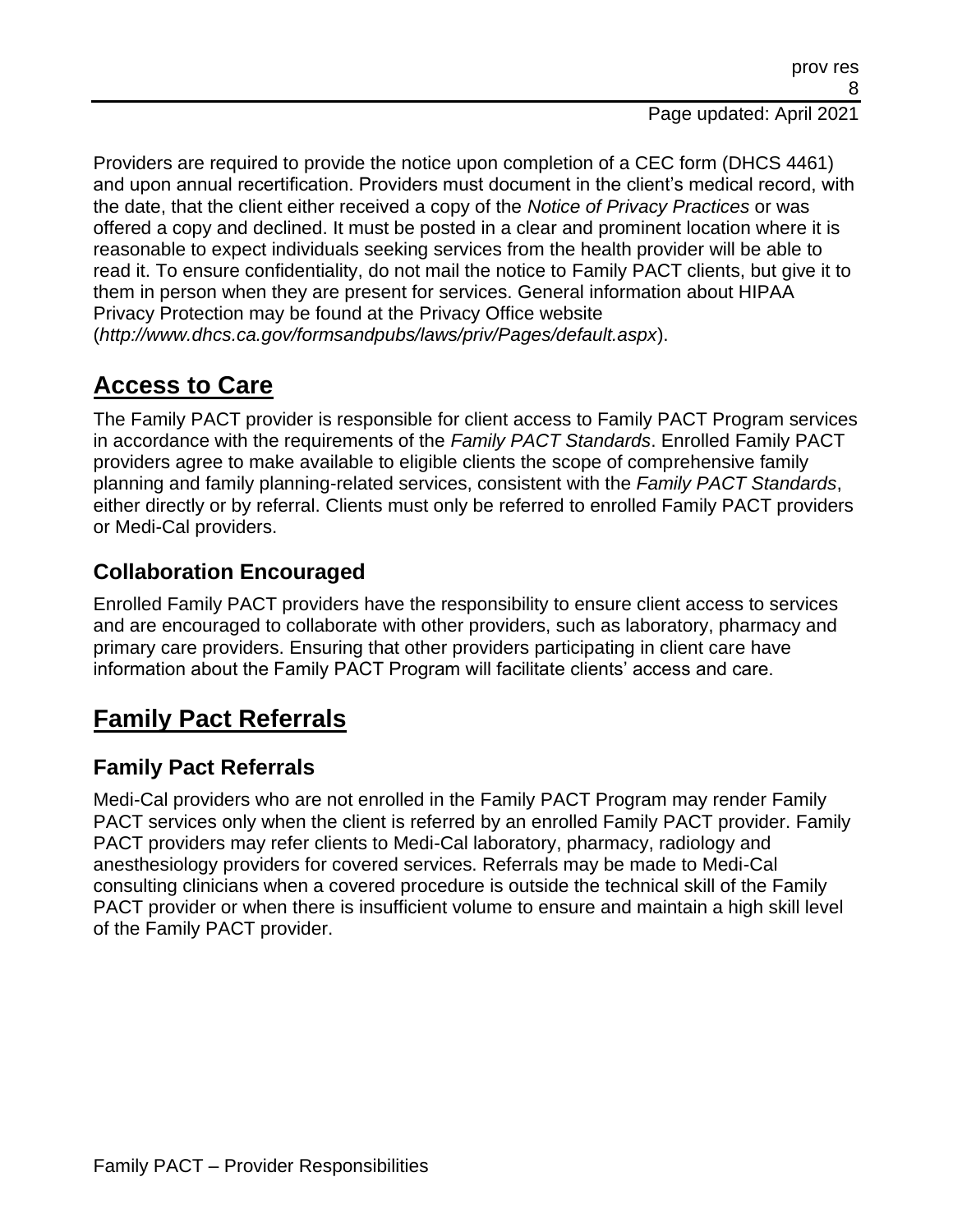## **Referring Providers**

The referring Family PACT provider is responsible for informing all rendering providers (including clinicians, laboratories, anesthesiologists, radiologists and facilities) of Family PACT Program policies and scope of services, so that clients do not receive services that are not program benefits, and are not charged for services. A Medi-Cal provider who is not enrolled in the Family PACT Program must know the following information to bill for services – client name; HAP ID number; family planning ICD-10-CM code and any additional ICD-10-CM code(s) needed and reimbursed by Family PACT; and the referring enrolled Family PACT provider's name and National Provider Identifier (NPI).

#### Client Records Transfer

Family PACT clients must not be charged for exchange or transfer of medical record information.

#### Primary Care and Local Resource Referrals

*Family PACT Standards* include a provision that providers shall make referrals to appropriate resources for needed medical, psychosocial and more intensive counseling services that are not covered by this program, including primary care not offered in enrolled provider practices. Information about other sources of funding for these services and options for a sliding-fee-scale is particularly helpful for clients who have no other health care or mental health care coverage.

### **Other Programs by Referral**

Family PACT providers may refer clients to other programs, such as Every Woman Counts (EWC), Breast and Cervical Cancer Treatment Program (BCCTP) and Presumptive Eligibility for Pregnant Women (PE4PW).

#### Every Woman Counts (EWC)

Clients who meet the EWC eligibility requirements, with a finding such as a positive mammogram, breast nodule or bloody nipple discharge, who need diagnostic testing to evaluate the possibility of breast cancer diagnosis may be referred to EWC at 1-800-511-2300. For eligibility requirements, refer to the *Every Woman Counts* section in the appropriate Part 2 Medi-Cal manual. After a cancer diagnosis is confirmed, either the Family PACT provider or the EWC primary care provider may enroll the client into BCCTP for treatment.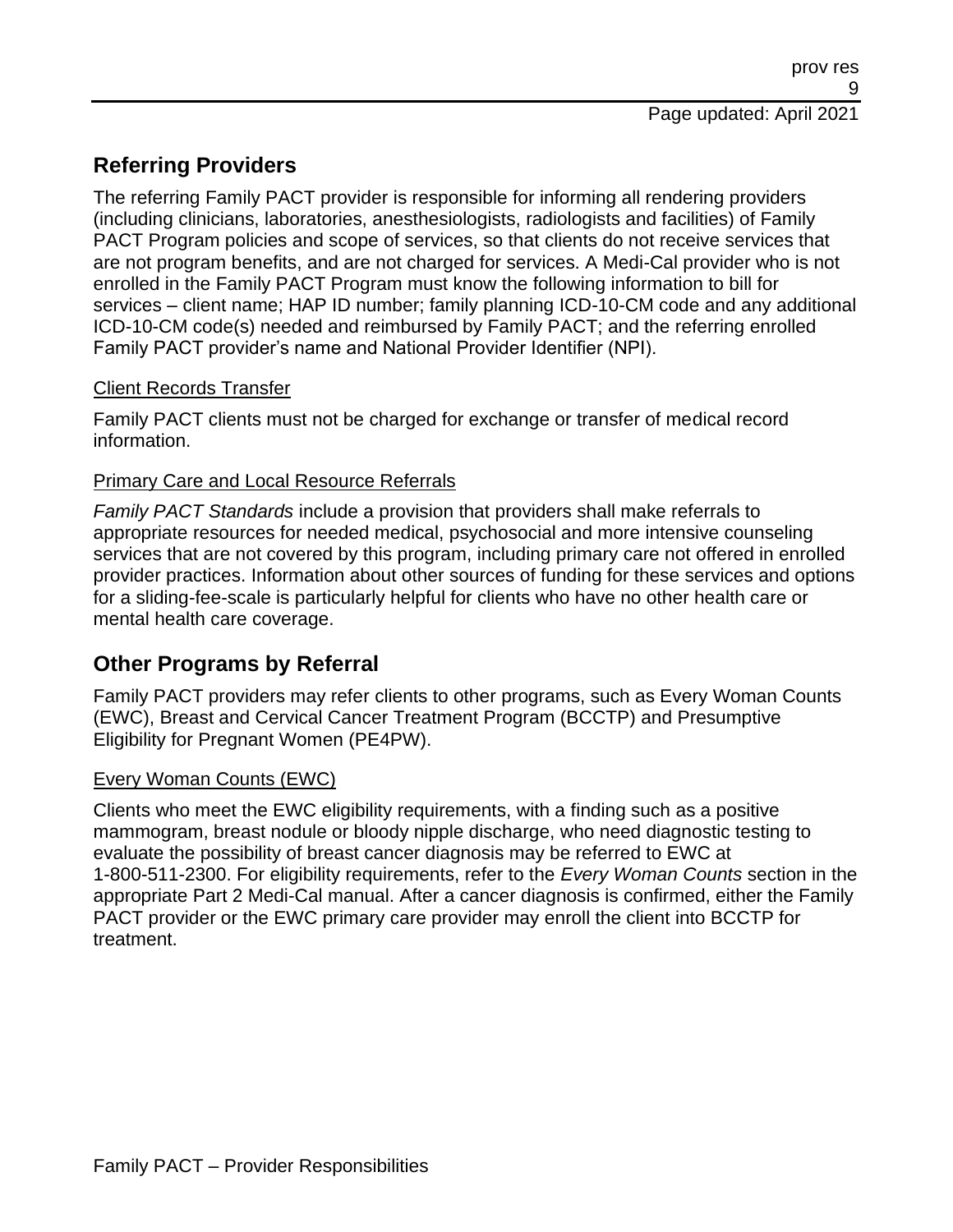#### Breast and Cervical Cancer Treatment Program (BCCTP)

Family PACT providers have the opportunity to enroll clients directly into BCCTP for services beyond the scope of Family PACT. The BCCTP provides Medi-Cal benefits for the treatment of breast and cervical cancer. Family PACT providers may enroll clients with a breast or cervical cancer diagnosis (including CIN 2 and CIN 3) into BCCTP with an internet-based application available on the Transactions web page of the Medi-Cal website (*www.medi-cal.ca.gov*). [‹‹C](#page-15-0)lients must be California residents and also meet the Family PACT income guidelines of having gross household income at or below the 200% FPL, in order to be referred to, or enrolled in, BCCTP. Providers should contact BCCTP specialists for the full eligibility criteria list and enrollment information using the following methods:

Phone:1-800-824-0088. Email: [BCCTP@dhcs.ca.gov](mailto:BCCTP@dhcs.ca.gov) Fax: 1-916-440-5693

To find out how to participate as a referring provider, call the Telephone Service Center (TSC) at 1-800-541-5555[.››](#page-15-1)

#### Presumptive Eligibility for Pregnant Women (PE4PW)

Presumptive Eligibility for Pregnant Women is a Medi-Cal program designed to provide immediate, temporary coverage for prenatal care to low-income pregnant women pending a formal Medi-Cal application. Any woman who thinks she is pregnant and whose family income is under a certain amount is eligible for PE. However, she must seek this care through a participating provider to determine if she is eligible for this program. For more information, and to find out how to become a PE4PW provider, refer to the *Presumptive Eligibility for Pregnant Women Provider Enrollment Instructions* section in the appropriate Part 2 Medi-Cal manual.

### **Non-Medi-Cal Clinics**

As defined in the *California Code of Regulations* (CCR), Title 22, Section 51115(b), community clinics, free clinics, county operated organized outpatient clinics, Rural Health Clinics (RHCs) and other clinics that are not enrolled in the Medi-Cal program as an "organized outpatient clinic with surgical facilities" may not bill Family PACT for emergency, examining and treatment rooms. This includes HCPCS codes Z7500, Z7506, Z7508, Z7510 and Z7512, as defined by CCR, Title 22, Section 51509.1. A Family PACT provider must have the appropriate provider type on file with Medi-Cal Provider Enrollment Division to bill for facility use.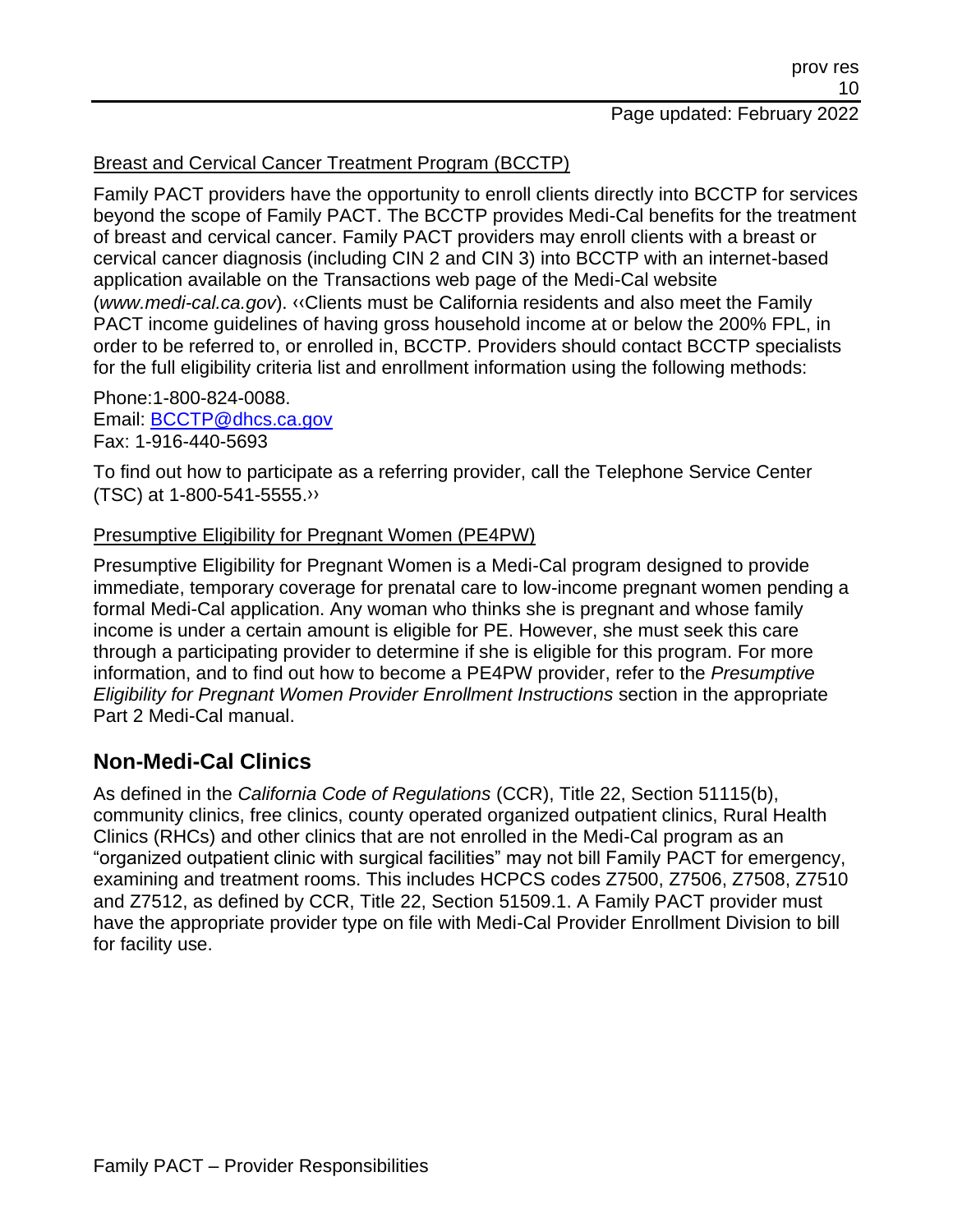# **Compliance Review**

### **Compliance Review**

Adherence to the Family PACT Standards is a requirement for all enrolled Family PACT providers and associated practitioners. The Family PACT Standards define the scope, type and quality of care required under the Family PACT program, and the terms and conditions under which the providers will be reimbursed.

The Department may conduct or arrange for compliance reviews and/or audits to be conducted to ensure compliance with *Family PACT Standards*, regulations and laws and program policies and administrative practices. In addition, site reviews may be performed. Follow-up compliance reviews, audits or site reviews may occur as deemed necessary. Failure to comply with *Family PACT Standards*, regulations and laws and program policies and administrative practices will result in suspension and/or disenrollment from the Family PACT Program.

# **Recordkeeping**

## **Recordkeeping**

The Family PACT Program defers to Medi-Cal regulations for keeping and maintaining medical records. For a summary of Medi-Cal regulations, refer to the *Provider Regulations* section in the Part 1 Medi-Cal manual. The Family PACT Program has additional guidelines for recordkeeping that include, but are not limited to, the CEC form (DHCS 4461), sterilization *Consent Form* (PM 330), signature requirement for drugs and devices and a log of devices and implants.

## **Medical Record Documentation**

The *Family PACT Standards* require medical documentation to support services billed for reimbursement. Also, the clinical rationale for providing, ordering or deferring services for client assessment, diagnosis, treatment and follow-up is required. Documentation must reflect the scope of education and counseling services, including individual client assessment. All medical record entries must be legible and the clinician must be clearly identifiable. In accordance with W&I Code, Section 24005(p), each provider of health care services rendered to any program beneficiary shall keep and maintain records of each service rendered, the beneficiary to whom the service was rendered, the date and any additional information that the department may by regulation require.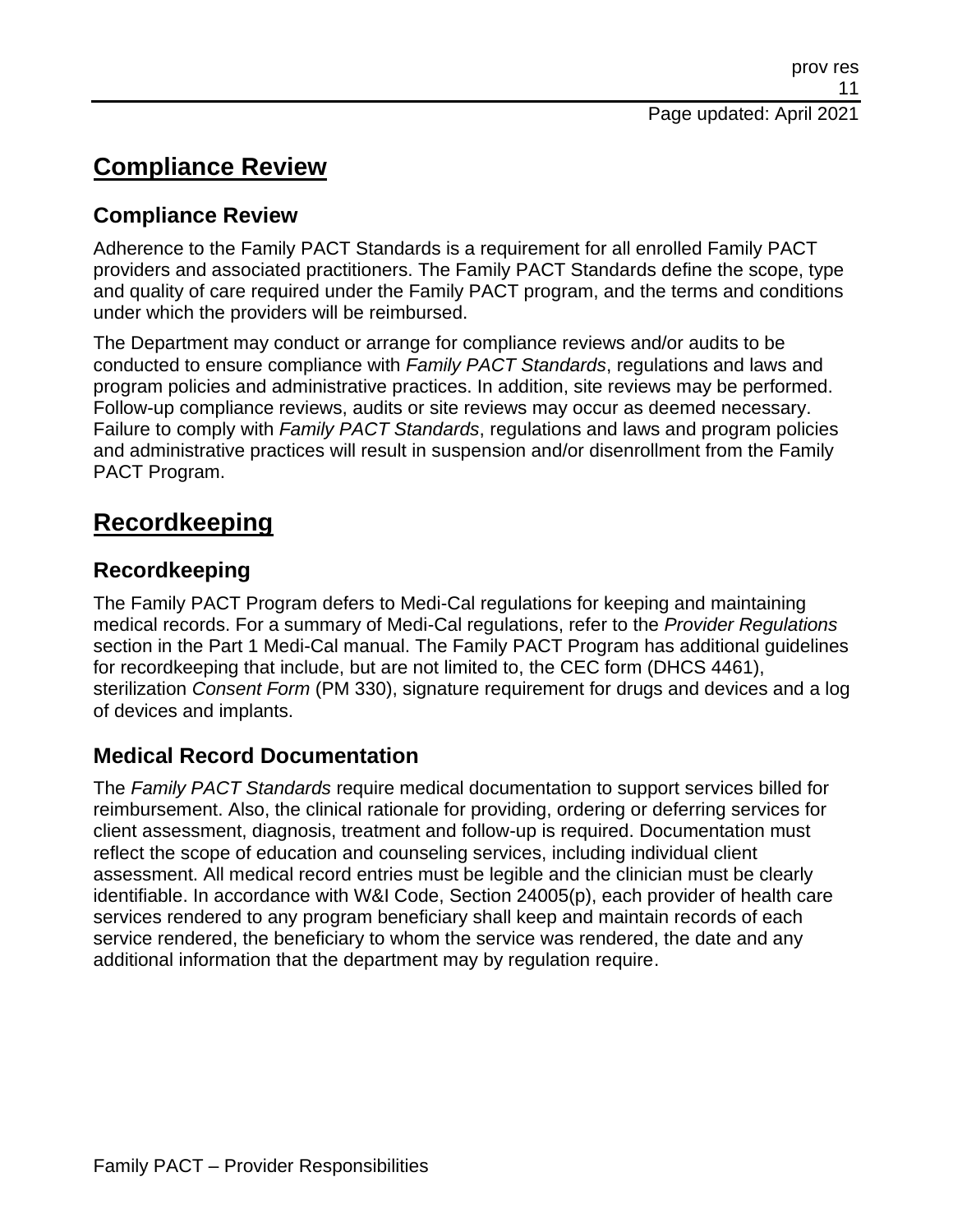## **Client Eligibility Certification (CEC) Form**

The provider must maintain the CEC form (DHCS 4461) in the medical record for each applicant/client, including those found ineligible, for at least three years. The CEC form may be maintained electronically, in compliance with all aspects of *Health and Safety Code* (H&S Code), Section 123149.

### **Sterilization Consent Form**

The provider must maintain the completed and signed sterilization *Consent Form* (PM 330) in the client's chart as a permanent part of the medical record. The Family PACT provider must make the *Consent Form* available to any providers and facilities to which the client is being referred. A copy must be attached to claims for sterilization services. For information about completing a *Consent Form* (PM 330), refer to the *Sterilization* section in the appropriate Part 2 Medi-Cal manual.

#### Ordering Sterilization Consent Forms

Sterilization Consent Forms (in English and Spanish) can be downloaded from the Forms web page of the Medi-Cal website located at *www.medi-cal.ca.gov* or can be ordered by calling the Telephone Service Center (TSC) at 1-800-541-5555. Providers must supply their NPI number when ordering the form(s). The following information also may be requested:

- Date
- Name of document (sterilization *Consent Form*, PM 330)
- Name of provider/facility (registered provider name associated with the NPI)
- Complete shipping address: Street, city, state, ZIP code (P.O. Box not accepted)
- Quantity of forms requested
- Contact person and telephone number
- Relationship of the client to the person receiving a prescription, if the client is not picking up the medication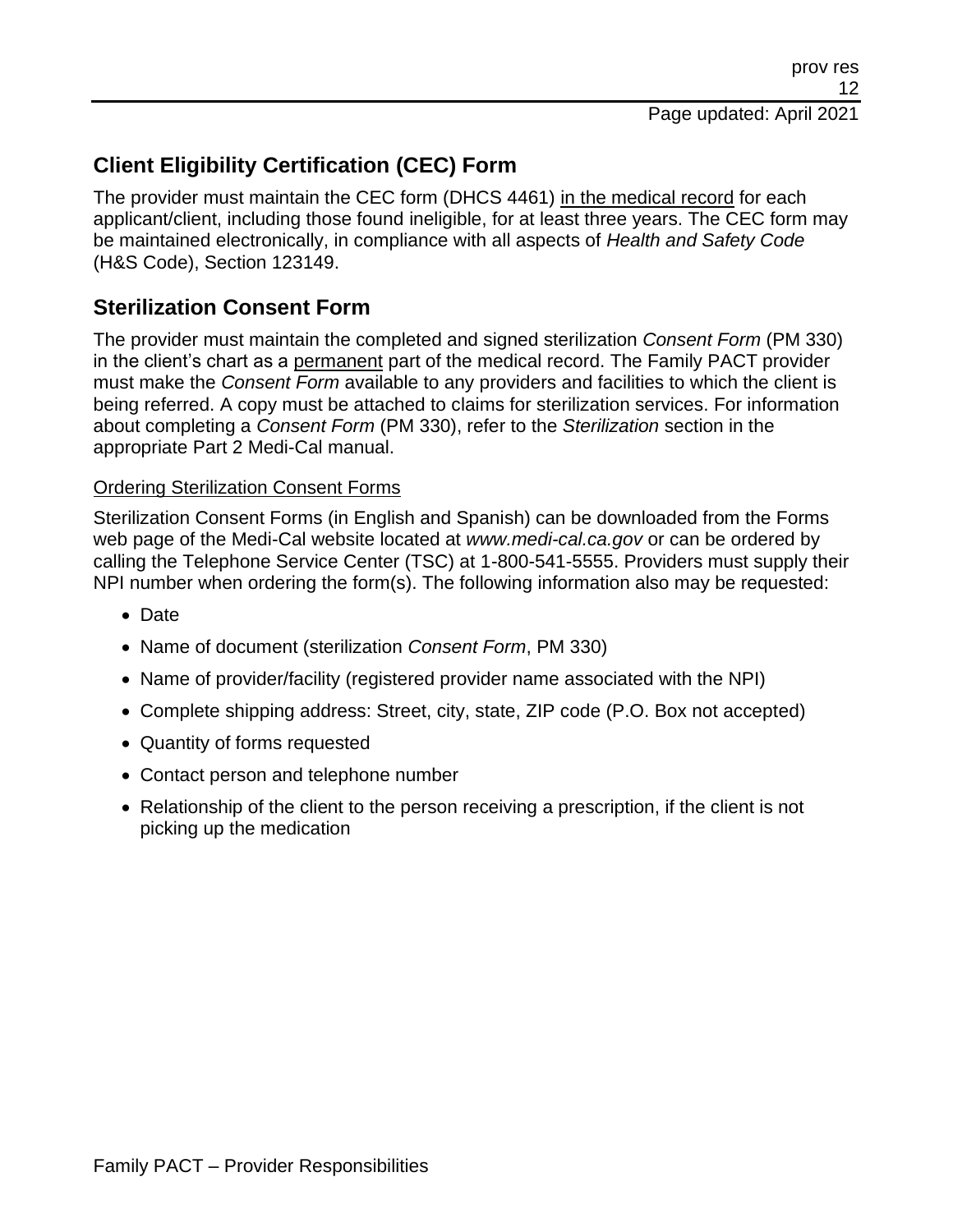## **Signature for Drugs or Devices Billed to Family PACT**

W&I Code, Section 14043.341 requires providers to obtain and keep a record of Family PACT client signatures, acknowledging the dispensing of a drug, device or supplies, or when obtaining a laboratory specimen. Providers who dispense a drug, device or supplies requiring a written order or prescription to be covered under the program, and providers who obtain a specimen for performance of a clinical laboratory test or examination, must maintain the following items in their files to qualify for Family PACT reimbursement:

- Signature of the person receiving the drug or device, or from whom a specimen was obtained
- Client's printed name
- Date signed
- Prescription number or item description for drugs or devices
- Relationship of the client to the person receiving a prescription, if the client is not picking up the medication

As an alternative, a provider obtaining a specimen for a clinical laboratory test or examination may satisfy this requirement by doing both of the following:

- Keep the requisition document provided to the clinical laboratory on file, and
- Obtain the signature and printed name of the client on the requisition document

Several exceptions apply to the signature requirement. A provider does not need to obtain a signature and related information when:

- A biological specimen is obtained for the purpose of anatomical pathology examinations performed during inpatient or outpatient surgery, if a notation of the performance of the anatomical pathology examination appears in the medical record.
- Dispensing a complimentary sample of a dangerous drug, provided no charge is made to the patient and an appropriate record is entered in the client's chart.
- Dispensing a drug or device occurs on a periodic basis within an established provider/patient relationship. The signature shall only be required with the initial dispensing or furnishing of the drug, so long as an appropriate record of each dispensing or furnishing is entered in the patient's chart.
- Obtaining a biological specimen is required in order that a test or examination occurs on a periodic basis within an established provider/patient relationship. The signature shall only be required upon obtaining the biological specimen necessary for the initial test or examination, so long as an appropriate record of each test or examination is entered in the patient's chart.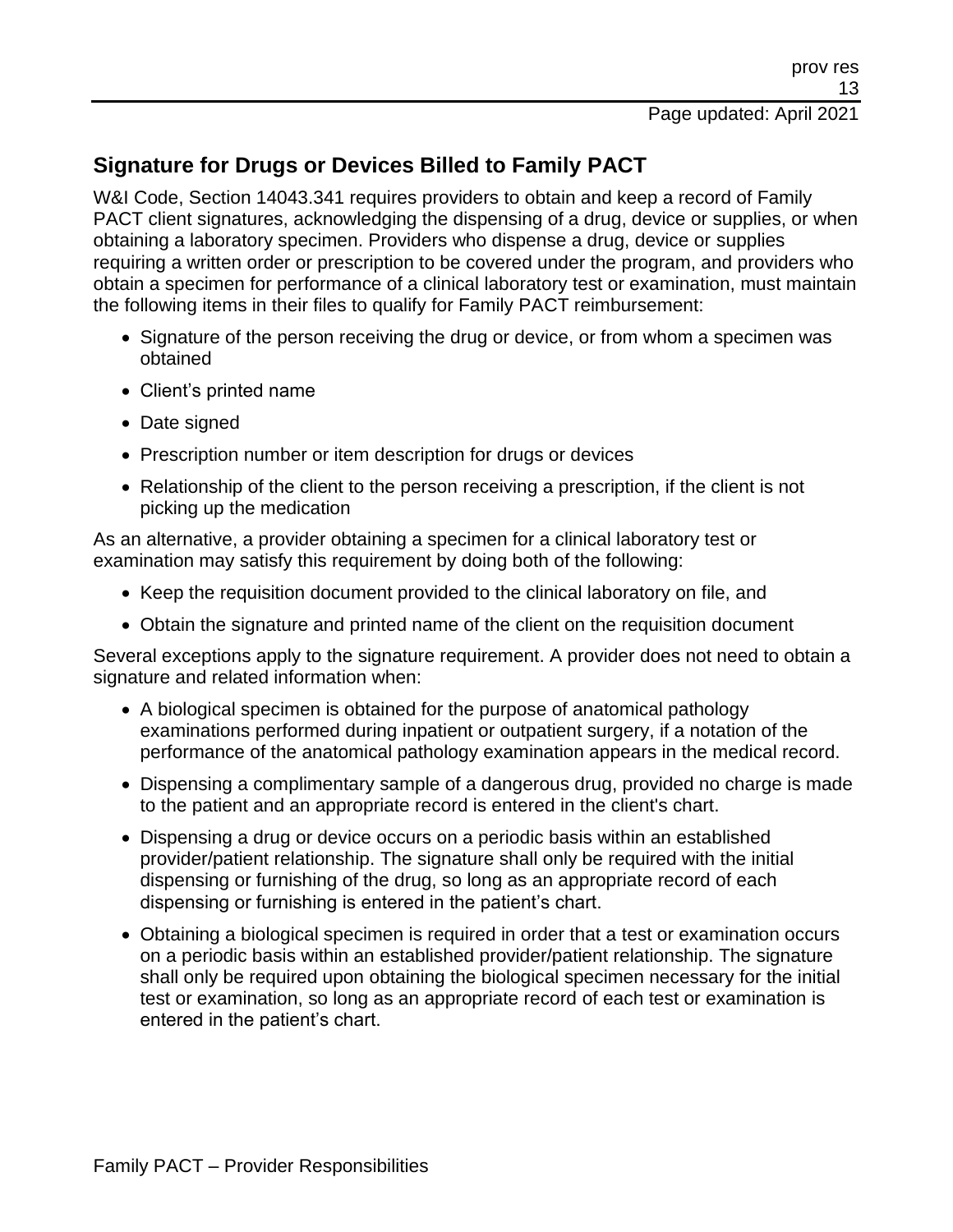• The provider is a licensed pharmacy or clinical laboratory, owned and operated by a non-profit health care service plan with at least 3,500,000 enrollees, or is owned and operated by a non-profit hospital corporation that has a mutually exclusive contract with a non-profit health care service plan with at least 3,500,000 enrollees. The provider is a licensed provider who practices within a physician organization that meets either of the requirements set forth in paragraph (2) of subdivision (g) of H&S Code, Section 1375.4; that is, a risk-bearing organization such as a professional medical corporation, medical partnership, medical foundation, or other lawfully organized group of physicians that deliver, furnish, arrange for or provide health care services.

Providers who bill Family PACT but do not comply with the requirements, and do not qualify for an exception, will be subject to civil money penalties.

## **[‹‹S](#page-15-0)ignature Requirement for Medication Delivery**

In accordance with *Welfare and Institutions Code* (W&I Code), Section 14043.341, providers must obtain either a handwritten or electronic signature for prescription medications sent to a client. Providers may obtain the signature of a client or the recipient either before the medication is sent, or upon receipt when delivered to the client.

#### Signature Prior to Delivery

Providers have two options to obtain a client's signature when the client is not in person, such as during a telehealth visit.

- Recorded oral signature: Providers must ensure that they are able to collect an audio or video recording that can be stored in the provider's case record and retrieved upon request. Providers may use either of the following two options for audio or video-recorded signatures.
	- Recording only the signature portion of the telehealth visit. When recording only the signature portion of the visit, providers must record the portion of the visit where the client acknowledges and confirms the medications they will be receiving and provides their understanding that the oral signature holds the same weight as a written signature; or
	- Recording the entire visit with the oral signature included[.››](#page-15-1)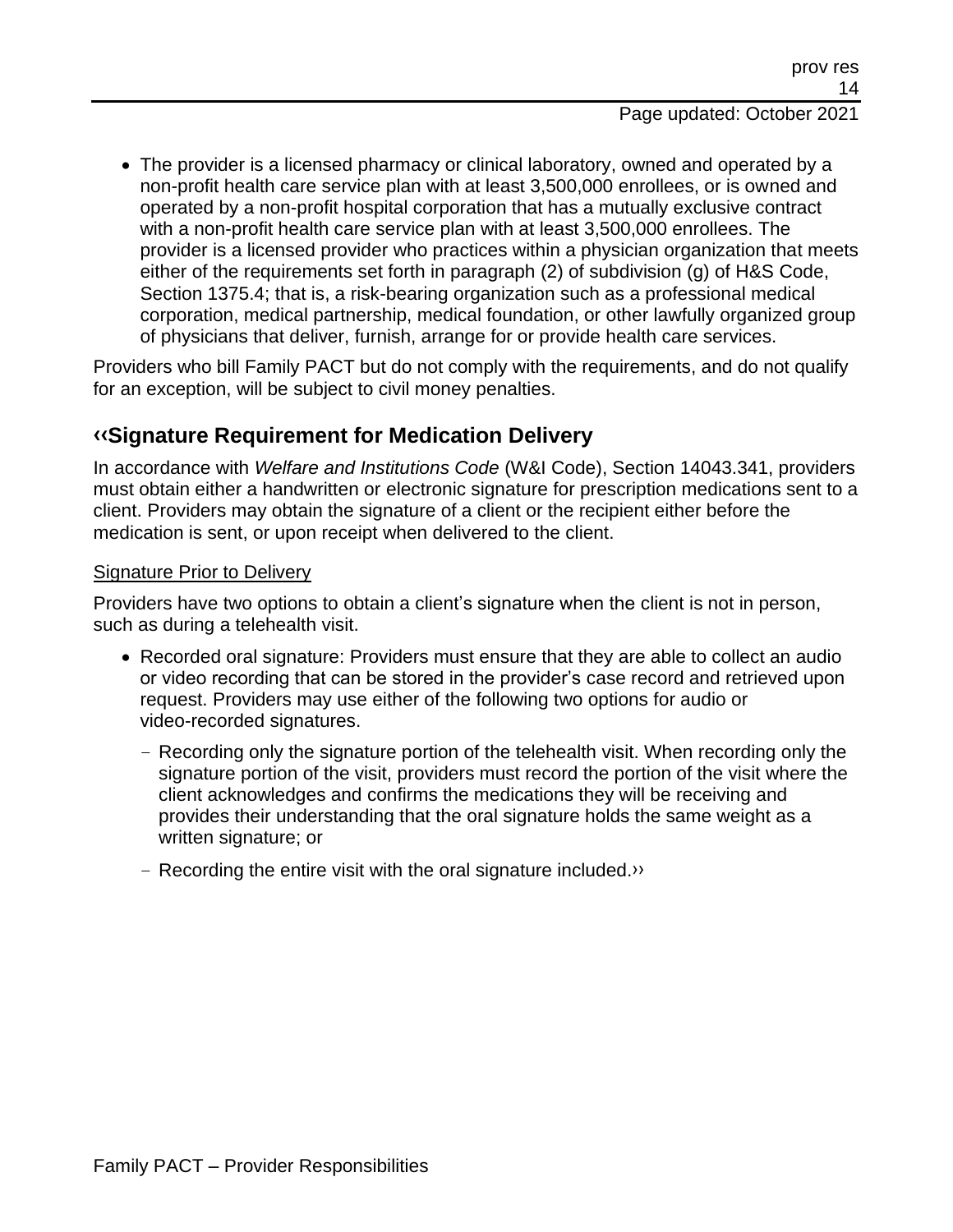- Page updated: October 2021
- [‹‹E](#page-15-0)lectronic signature: Providers may obtain an electronic signature. Consistent with the *Uniform Electronic Transactions Act, California Civil Code* Section 1633.2, an "electronic signature" is an electronic sound, symbol, or process attached to or logically associated with an electronic record and executed or adopted by a person with the intent to sign the electronic record. An electronic signature includes a "digital signature" defined in subdivision (d) of Section 16.5 of the Government Code to mean an electronic identifier, created by a computer, intended by the party using it to have the same force and effect as a manual signature. Regardless of the type of electronic signature collected, providers must ensure that they are able to store and/or easily access documentation of the electronic signature in the client's medical record.

#### Signature upon Receipt of Delivery

Providers may obtain a client's handwritten or electric signature upon receipt of delivery if the delivery service offers physical or electronic return receipts, such as those offered through the United States Postal Service. Providers must retain documentation of the signature in the client's medical record.<sup>>></sup>

#### **Log of Intrauterine Contraceptive (IUC) Devices and Contraceptive Implants**

For at least three years from the date of insertion, providers should keep a written log or electronic record of all intrauterine contraceptive (IUC) devices and contraceptive implants provided, including the following:

- Client's name
- Medical record and HAP card numbers
- Date of insertion
- Type of IUC or implant
- Lot number of the device or product

All IUCs and implants inserted through the Family PACT Program must be FDA-approved devices, labeled for use in the United States, and obtained from FDA-approved distributors. Providers must maintain invoices for insertion kits billed to Family PACT for at least three years from the date of the invoice (W&I Code, Section 24005 [7][p]).